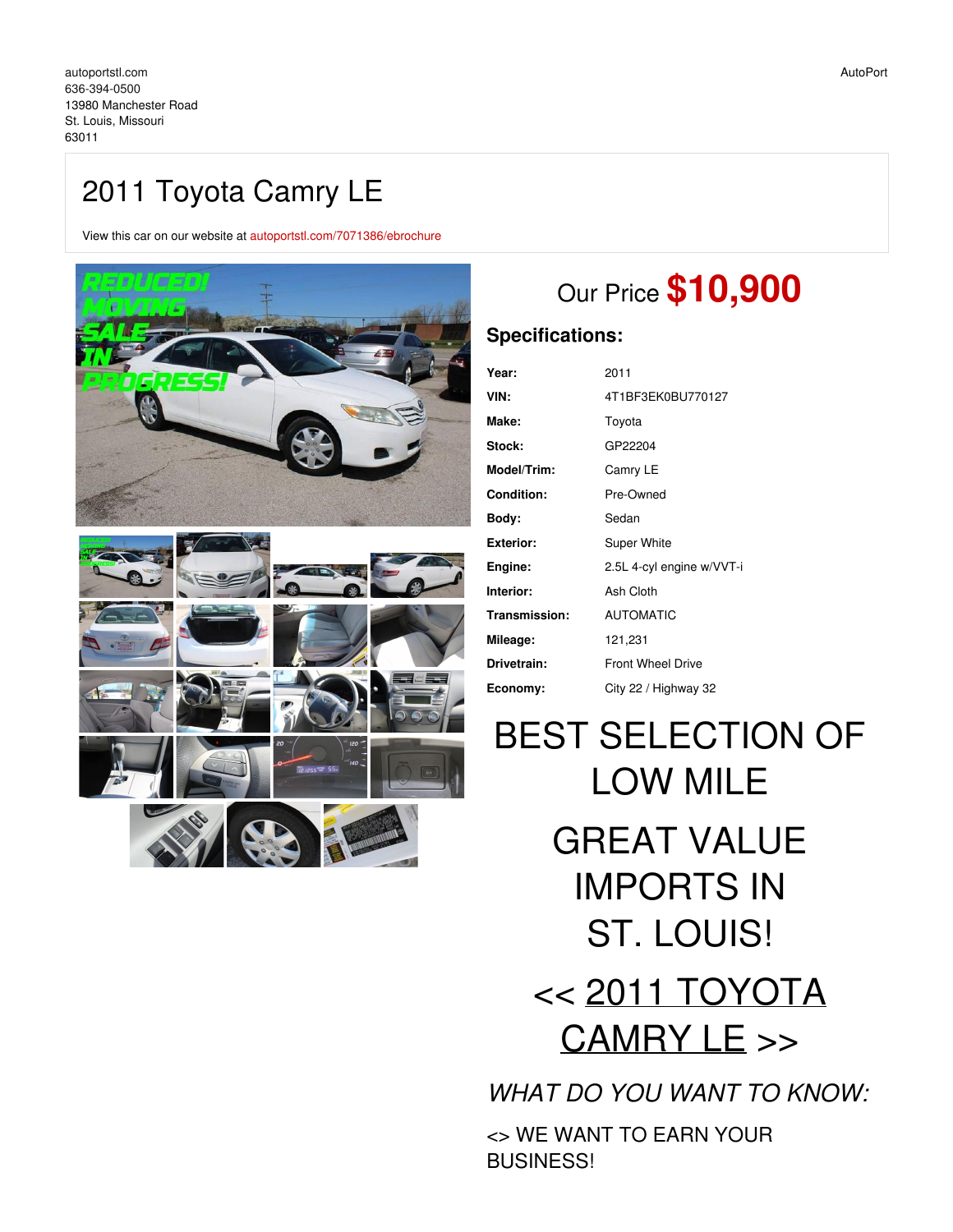<> SALE PRICED FOR A FAST SALE!

<> NEW CAR TRADE IN

<> CLEAN CARFAX HISTORY

<> HAS NEVER BEEN IN ACCIDENT

<> SERVICE RECORDS

<> MUCH, MUCH MORE

*WHAT DO YOU WANT TO GO:*

<> MISSOURI STATE SAFETY INSPECTED

<> FEDERAL EMISSION TEST COMPI FTED

<> READY FOR IMMEDIATE DELIVERY

<> CREDIT UNION FINANCING AVAILABLE

<> LOW COMPETITIVE RATES FOR ALL CREDIT SITUATIONS

<> COMPREHENSIVE EXTENDED WARRANTY AVAILABLE

<> WE CAN ASSIST WITH NATIONWIDE SHIPPING

<> *DON'T DELAY >> CALL, TEXT, EMAIL, OR FACEBOOK TODAY!!*

<> TEXT OR CALL GORDON FOR A QUICK RESPONSE 314-229-8205

<> TEXT OR CALL TODAY TO SET AN APPOINTMENT FOR A PERSONAL VIEWING & TEST RIDE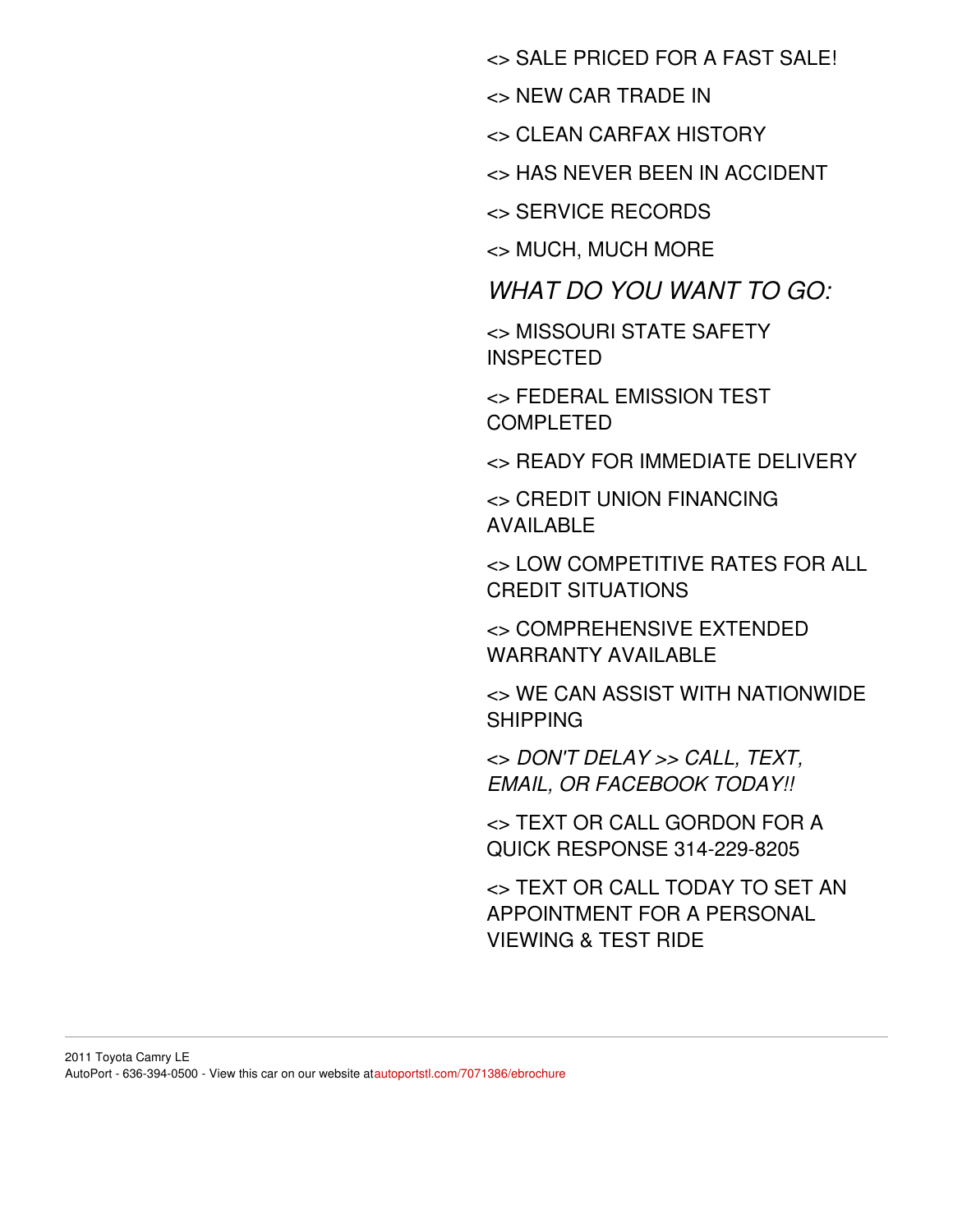

2011 Toyota Camry LE

AutoPort - 636-394-0500 - View this car on our website a[tautoportstl.com/7071386/ebrochure](https://autoportstl.com/vehicle/7071386/2011-toyota-camry-le-st-louis-missouri-63011/7071386/ebrochure)